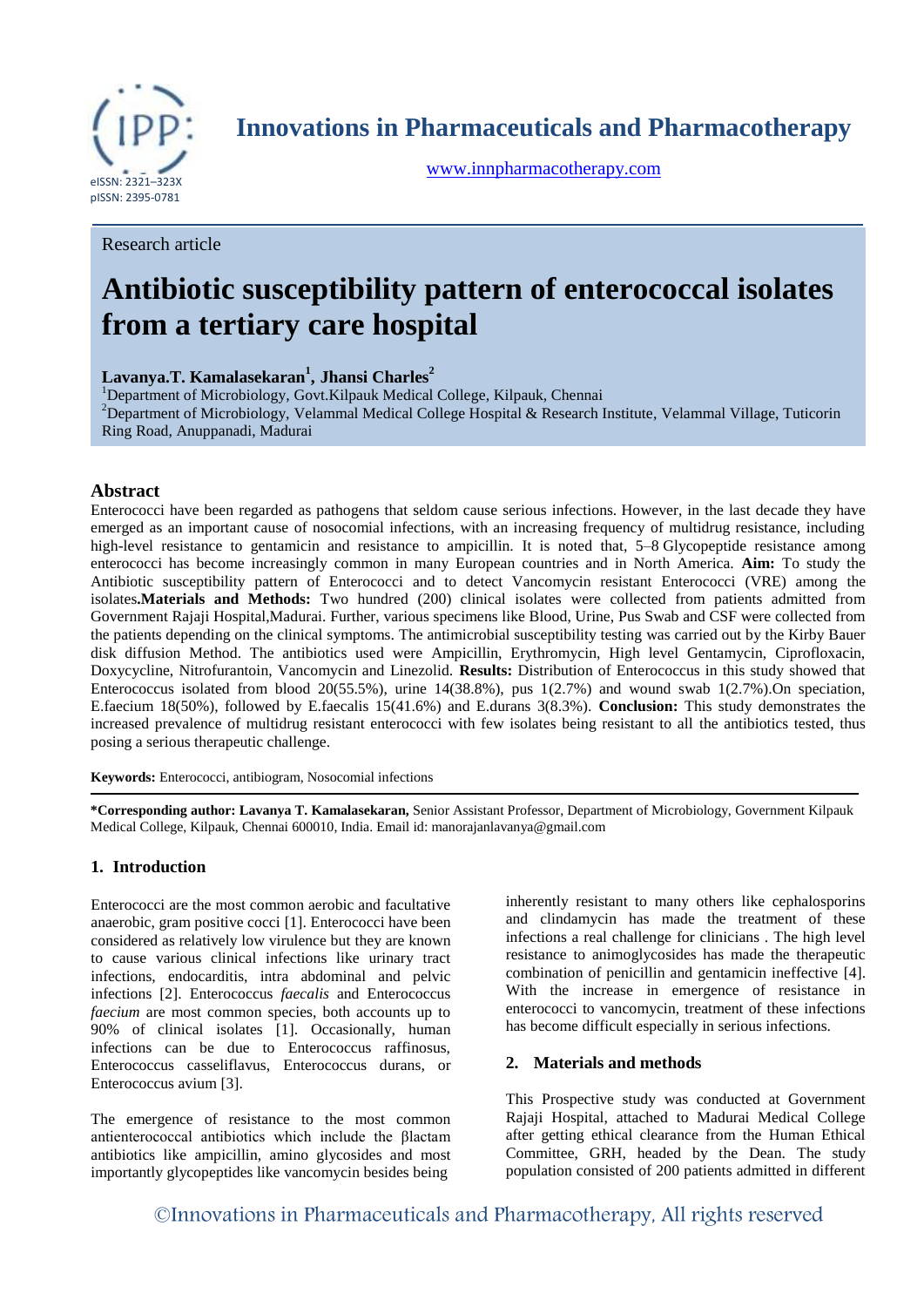wards viz Paediatrics, General Surgery, Urology and Medicine at Government Rajaji Hospital,Madurai. Various specimens like Blood, Urine, Pus Swab and CSF were collected from the patients depending on the clinical symptoms. Blood was collected with strict aseptic precautions. Pus samples were collected in syringes or swabs. Urine samples were collected by sampling the mid stream flow by the clean catch technique. CSF was collected in cases with meningitis [5].

Gram's Positive cocci, Catalase negative, Salt tolerant, Bile esculin agar positive isolates, which were able to grow on MacConkey agar at temperatures of  $10\> 45^{\circ}\text{C}$ , and pH 9.6 were identified as *Enterococci* and selected for further speciation [6,7].

Speciation was done with fermentation of carbohydrates (Arabinose, Raffinose, Sucrose, Sorbitol and Mannitol), Arginine hydrolysis, Pyruvate fermentation, reduction of Potassium tellurite.

The different species of Enterococci were further subjected to antimicrobial susceptibility testing by the Kirby Bauer disk diffusion Method. The antibiotics used were Ampicillin, Erythromycin, High level Gentamycin, Ciprofloxacin, Doxycycline, Nitrofurantoin, Vancomycin and Linezolid. A few colonies of the isolates were inoculated into peptone water, which was standardized to a density equivalent to 0.5 McFarland opacity. The inoculum was then spread across the surface of Mueller Hinton agar plate of 9 cm. size to give a confluent growth. Filter paper discs of 6 mm size containing the specific concentration of the antibiotics were placed on the agar surface with 24 mm apart. Six discs were kept on the surface of the plate at a time. The plates were incubated over night at  $37^{\circ}$ C for 24-48 hrs. After incubation the diameter of the zone of growth inhibition was measured by a graduated ruler and the sensitivity and resistant pattern were identified following CLSI guidelines [8].

#### **3. Result**

Distribution of Enterococcus in this study showed that Enterococcus isolated from blood 20(55.5%), urine 14(38.8%), pus 1(2.7%) and wound swab 1(2.7%).On speciation, E. faecium 18(50%), followed by E. faecalis 15(41.6%) and E. durans 3(8.3%).

The susceptibility and resistance patterns of Enterococci were studied. Out of 18 E. faecium isolates, 17 (94.4%) were resistant to Ampicillin, 13 (72.2%) to Ciprofloxacin, 12 (66.6%) to Erythromycin, 12 (66.6%) to High Level Gentamycin, 11 (61.1%) to Doxycycline, 13 (12.2%) to Nitrofurantion. 1 (5.5%) showed Vancomycin resistance. All the isolates were sensitive to Linezolid.

Out of 15 E. faecalis, 13(86.6%) were resistant Ampicillin, 10(66.6%) to Doxycycline, 9(60%) to Nitrofurantion, 7(46.6%) to Erythromycin, 6(40%) to

High Level Gentamycin, 4(26.6%) to Ciprofloxacin. All the isolates were sensitive to both Vancomycin and Linezolid [9].

Out of 3 E. durans, 100% resistances were seen with Ciprofloxacin. Out of the 3 isolates 2(66.6%) were resisitant to Doxycycline, 2 (66.6%) to Nitrofurantion, 1(33.3%) to Erythromycin, 1 (33.3%) to Ampicillin. All isolates were sensitive to High Level Gentamycin, Vancomycin and Linezolid [10].

Thus it was found that among all 36 isolates, 88.5% resistance to Ampicillin, and 50% resistance to High Level Gentamycin and 2.7 % resistance to Vancomycin. All the isolates were sensitive to Linezolid. It was noted that among the species, E. faecium showed more resistance than other species. The Antibiotic Sensitivity and Resistance pattern is given in Fig 3 and 4.